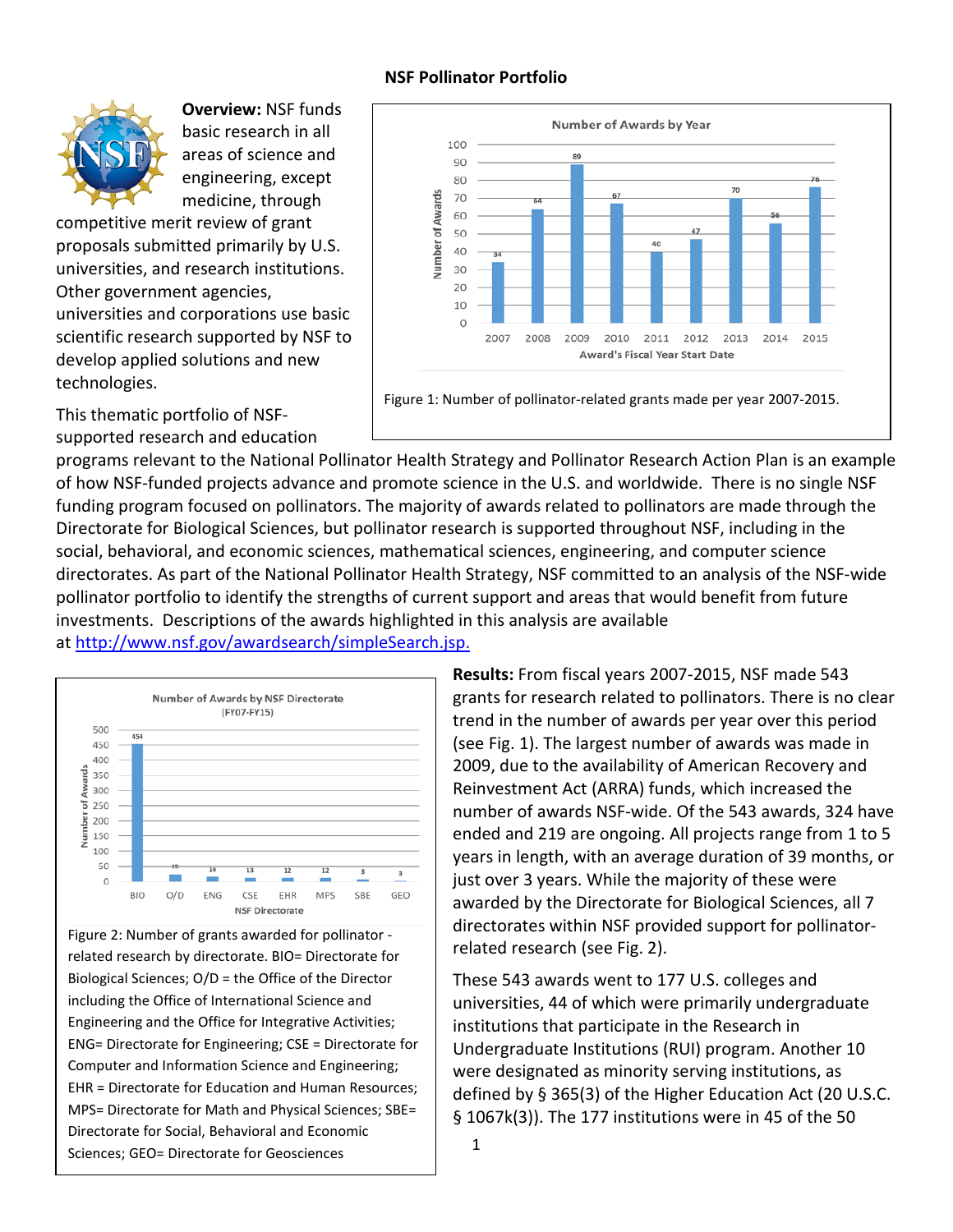states (see Fig. 3). There are currently 26 states and 2 territories participating in the Experimental Program to Stimulate Competitive Research [\(EPSCOR\)](http://www.nsf.gov/od/oia/programs/epscor/index.jsp) and 114 of the 543 pollinator awards went to institutions in EPSCOR states. These 543 grants involved 861 unique individual scientists as principal or co-principal investigators.



We identified 21 major themes (see Fig. 4) spanning the intellectual merit and broader impacts criteria. The themes focused on butterflies and honey bees specifically, but also native pollinators as well as pollinator-relevant studies more broadly.

Research under the theme, monarch butterflies (in the upper right of Fig. 4), for example, represents the basic descriptive information about how monarchs live, reproduce, and grow, as well as where they are found and what they do. For example, an ongoing project from Dr. Leslie Ries and colleagues at the University of Maryland (Award #1147049) is developing tools to share large databases of butterfly monitoring data, account for issues specific to this kind of data, and visualize and analyze the data. These tools will allow scientists in the U.S and other

countries to share data across projects with different research designs for a more comprehensive view of butterfly distributions. Additionally, this research will provide public access to the data over the web and encourage the public's participation in butterfly monitoring as citizen scientists.



Figure 4: Themes for the full set of 543 pollinator-related research grants awarded from Fiscal Years 2007-2015 by NSF.

Pollinators by definition have a close relationship to the plants they pollinate. Other major themes include *plant reproductive isolation*, *plant-pollinator interactions*, and *ecosystem services*. In 2009, pollination services were estimated to add more than \$15.2 billion to U.S. crop production profits each year 2 . Pollination services are also critical to the balance of natural ecosystems. NSF-funded scientists are involved in quantifying the role and value of ecosystem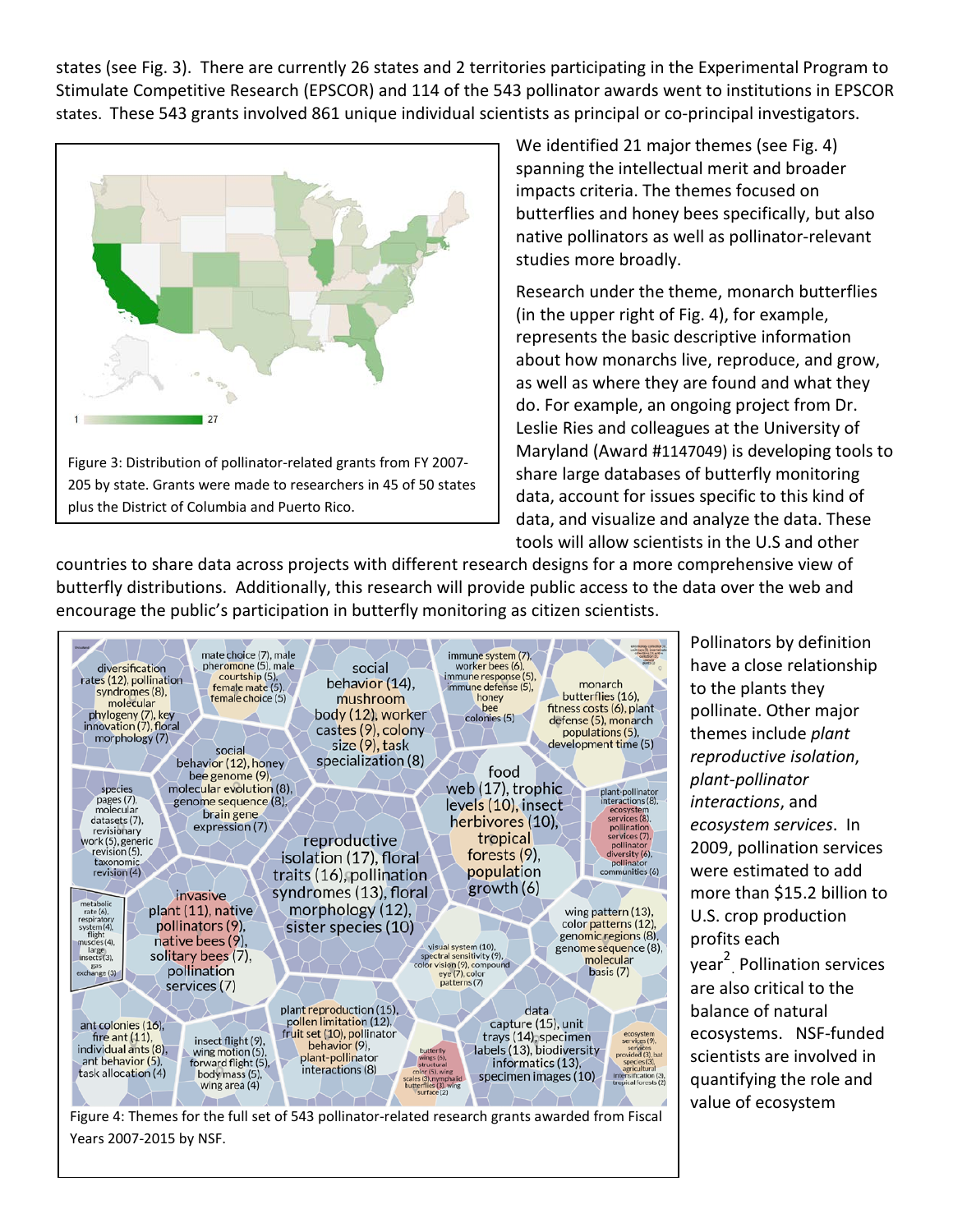services provided by various pollinators. A recently supported project by Dr. Laura Lopez Hoffman at Arizona State University (Award # 1518359) investigates how conditions at one location affect the ability of migratory species to provide ecosystem services at a second location post-migration. This research could be used to create a model to inform conservation and land-use decisions by policy makers. In another project, Dr. Claire Kremen of University of California, Berkeley (Award # 0919128), with colleagues from California, Maryland, and Illinois, studies pollinators in California's Central Valley, one of the nation's most extensive agricultural areas. Dr. Kremen and colleagues combine field observations and experiments to understand how restoring patches of natural pollinator habitat can help sustain diverse communities of pollinators. The team also assesses the economic value to agriculture of pollination as an ecosystem service. The information from these projects can inform agricultural and conservation policy.

Several other themes that resulted from the portfolio analysis relate to *insect physiology* such as *metabolic rate*, *insect flight*, *insect vision* and *insect immunity*. For example, Dr. Marla Spivak, of the University of Minnesota-Twin Cities (Award # 1256992) studied how honey bees collect tree resin and deposit it in the hive where it is called propolis. A propolis envelope lines the inner walls of the hive and acts as an antimicrobial layer surrounding the colony. This ongoing project investigates how this resin layer benefits bee immune defenses and colony-level social immunity. Dr. Spivak received a McArthur Award in 2010 for her earlier NSF supported work on honey bee behavior, genetics, and group immunity and has an ongoing grant for this work.

Three of the themes, including the terms *entomology collection*, *data capture,* and *specimen labels*, involve projects related to digitizing natural history collections. The set contains 21 awards specifically focused on collections care and digitization. Natural history collections have great scientific value related to documenting where and when species of pollinators were found and public science education. These types of projects are connected to collections-based efforts by our sister agencies like the Smithsonian Institution. One of these projects, headed by Drs. Rebecca Irwin and Ian Billick, involved digitizing the bee collection at the Rocky Mountain Biological Laboratory (RMBL) (Award # 1016025). RMBL has a long history of studying pollinator biology and the RMBL Bee Collection holds 2682 bee specimens from five of the seven major families (Andrenidae, Colletidae, Halictidae, Apidae, and Megachilidae). Digitization of a collection allows easier access to the collection by scientists around the world, and allows an online public audience to view the collection. To further increase general access to collections, a collaboration between the University of Maryland and SR2Group, a small business, will use robotic imaging and data capture to create technologies for highthroughput-digitization of insect specimens by museums. Many museums have tens of thousands of specimens to digitize, and doing so by hand literally takes years for multiple individuals. This technology would speed that process. This project, headed by Dr. Jeffrey Sieracki (Award # 1143119), is part of the Small Business Innovation Research program which supports collaborations between small businesses and scientists to facilitate private sector commercialization of scientific and technological innovations.

The themes in Figure 4 involving *diversification rates*, *taxonomic revision*, and *reproductive isolation* include projects that investigate how species evolve, how they are related to one another, and how species diverge and lineages are maintained over time. In an ongoing project, Dr. Wenheng Zhang and colleagues at Virginia Commonwealth University (Award # 1355109) are investigating the phylogeny of 1300 species of plants in the acerola family, Malpighiaceae, their distribution worldwide, changes in floral structure over time, and changes in associated pollinators, specifically related to speciation events.

We looked at the change in themes over time. Specifically, we looked at periods at the beginning (FY 2007- 2008), the middle (FY 2011-2012) and the end (FY 2014-2015) of the data set. Some themes are constant, such as *honey bees*, *life history*, and themes involving the genes underlying organisms' traits, such as *candidate genes*, *gene flow*, and *genetic basis*. Other themes from the previous years are lost; for example, *sequence data* is lost because over time fewer projects focused on sequence data due to the number of genomes that